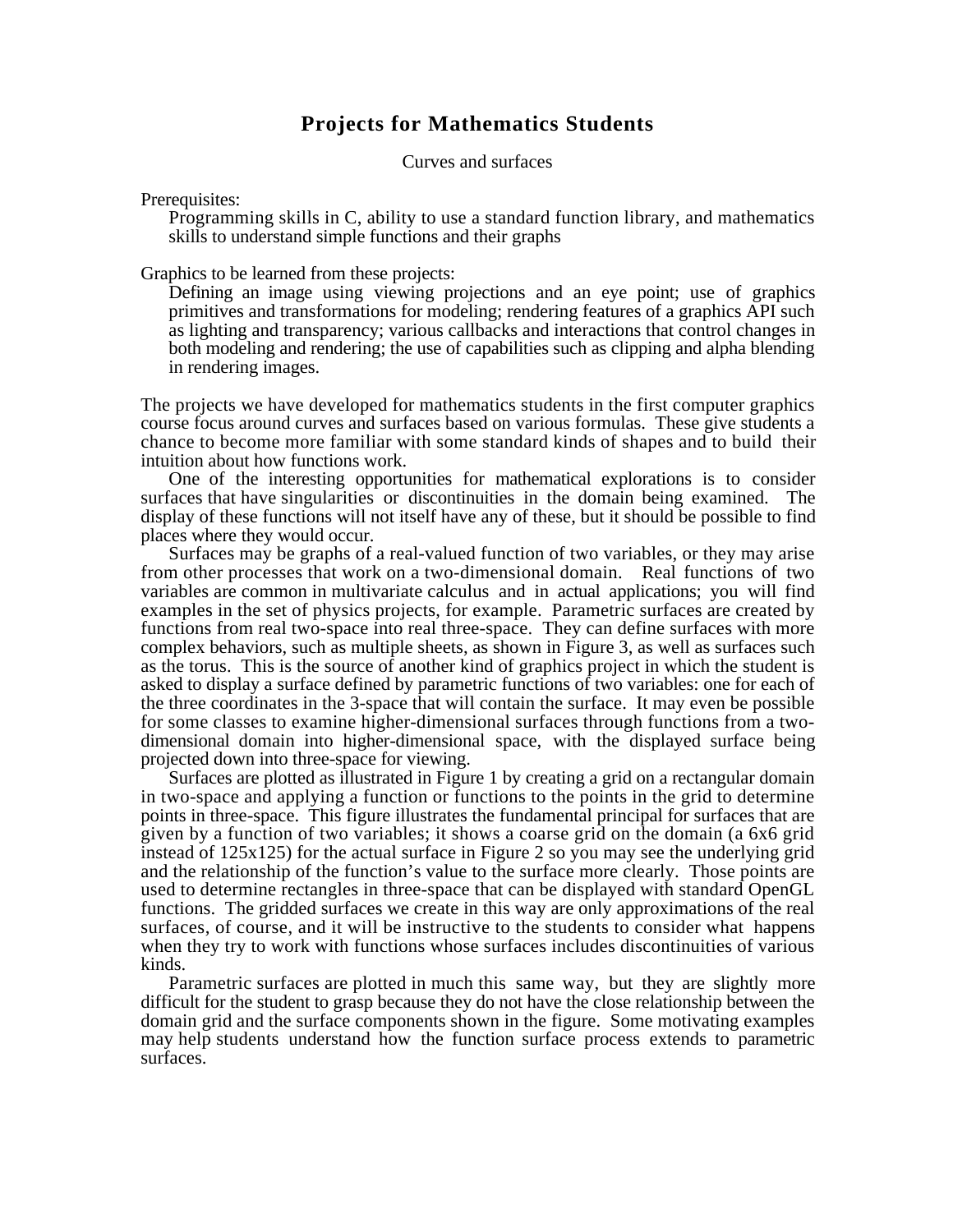

Figure 1: mapping a domain rectangle to a surface rectangle

# **Using these surface and curve examples as course projects**

We can use these examples to give students in the graphics course an opportunity to use the functionality of OpenGL while examining mathematical questions.

- The first project could be simply to display a surface defined by a function. This would require proper initialization of the OpenGL system, definition of the viewing environment for the visualization, use of geometric primitives to display the triangles or quads derived from the domain grid, use of hidden-surface display, and use of color to display the surface.
- The second project could add shading and lights to the visualization, illustrating ambient, diffuse, and specular lighting and showing the surface with appropriate highlights. This project could also focus on parametric surfaces, allowing the student to generalize his or her experience with a function surface to a parametric surface.
- The third project could add keyboard-controlled rotations, introducing event-driven programming with callbacks and allowing the instructor to discuss the way the user experiences controls. These surfaces can be complex, so you may want to include clipping planes in this project to allow the student to slice through the surface and see the internal details, though this is not shown in the example because it is covered in the conic section example. Because of the time it might take to display a surface with high resolution, the third project should also add display lists to improve performance on the display.
- The fourth project could switch to the conic section display, because this adds a number of opportunities for menus and for clipping planes as well as re-using the keyboard rotation control from the previous project. These displays are not as complex as the surface displays and so can probably be seen effectively in smaller windows, so it might be interesting to have students create stereo pairs to see the conic sections in 3D.
- The fifth project could change direction to display spline surfaces with user-defined, user-selectable, and keyboard-controlled movable control points. Such projects would require students to create a set of control points that makes reasonable sense, to create selection buffers and name stacks, and to manage hit records. An example of such a project is included in these materials.

These projects do not cover all the areas of the course, however. They do not include alpha blending or textures, for example; the instructor might want to add these to other project (but be aware that adding alpha blending may not give the results you want because its results depend strongly on the sequence in which elements are displayed. You probably need to do other work such as Z-sorting polygons in order to get transparency to look right.)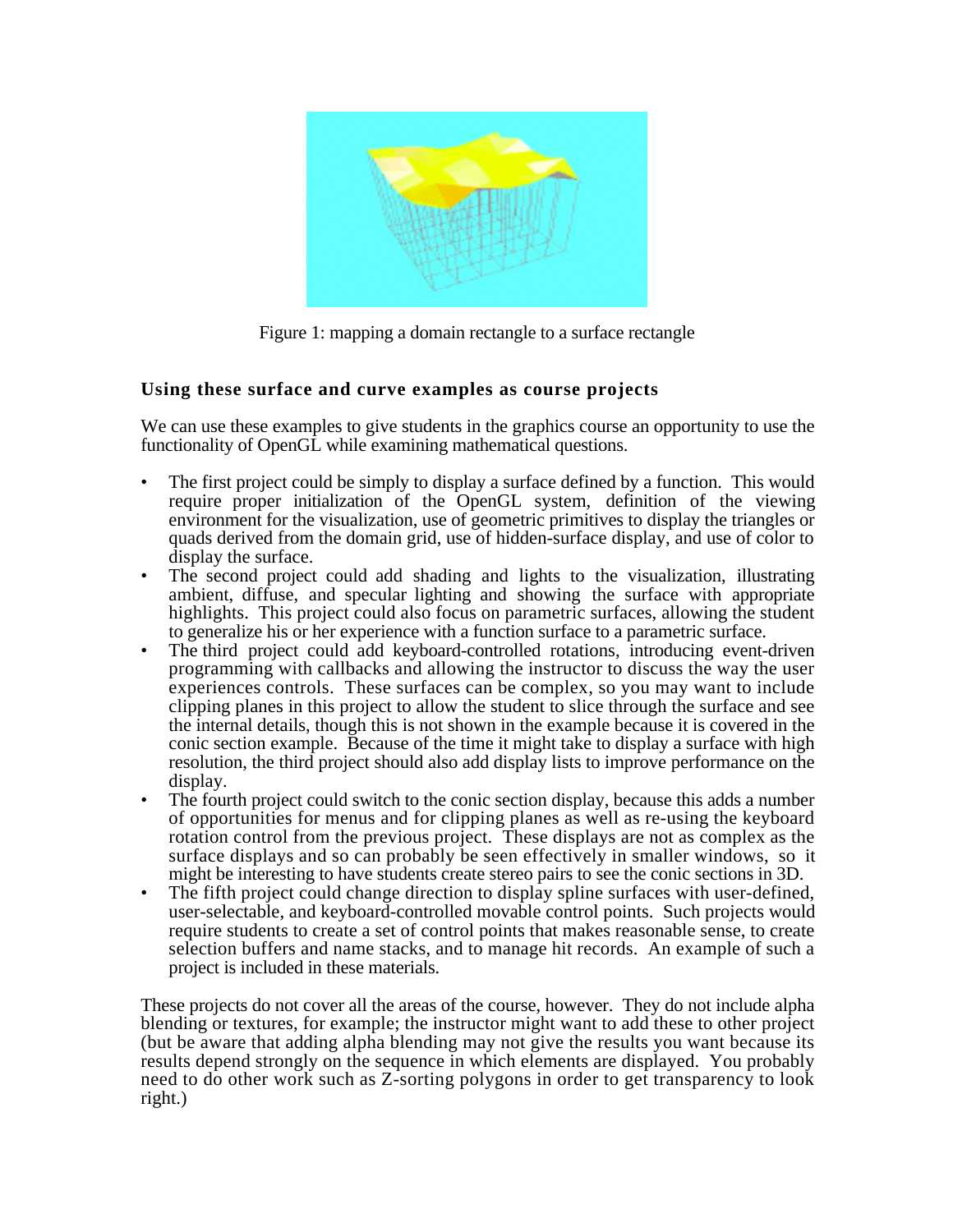#### **Function surfaces with optional animation**

If we consider a function of two variables,  $z = f(x, y)$ , acting on a contiguous region of two-space, then the set of points  $(x,y,f(x,y))$  forms a surface in three-space. This project explores such surfaces through processes that are described briefly in Figure 1 above.

The goal of the project is to allow a student to see the fundamental principles of surfaces by creating a rectangular domain in X-Y space, evaluating the function at a regular grid of points in that domain, and creating and displaying small rectangles on the surface that correspond to a small rectangle in the underlying grid. This is not quite so simple, however, because the rectangle in the surface may not be planar. We can solve that problem by dividing the surface rectangle into two triangles, each of which is planar.

The project, as it is defined first to the student, is to create a single view of a surface. The challenges are to create the view environment and to understand what is meant by the surface triangles and rectangles, and how they are generated. We suggest two-sided surfaces with different colors above and below, so the student can clearly see how the view goes from one side to the other when the surface is rotated. This will also allow the student to distinguish the two sides when some other phenomena, such as surfaces that show their underside at the edge of the domain. Figure 2 below shows such a surface with a yellow color and with three lights — red, green, and blue, evenly spaced around the space — that shows how this can look. Once they have done that, which makes a good first project, a later project can add the ability to rotate the surface in space. This can use keyboard rotation controls, as shown in the example code, and is a good introduction to event-driven programming with callbacks.



Figure 2: an example of a function surface display

In order to have a good set of functions to work with, we suggest that the instructor give the students a small number of functions whose shape is well understood. However, there are a number of sources of functions. We encourage you to have your students look at their courses, including courses in physics or chemistry, or in references such as the CRC tables of mathematical functions for curious and interesting formulas that they do not immediately understand, with a goal of having their images help them with this understanding.

To avoid having to change the code and recompile when the student wants to look at a different function, we suggest having the student create a menu of surfaces and defining the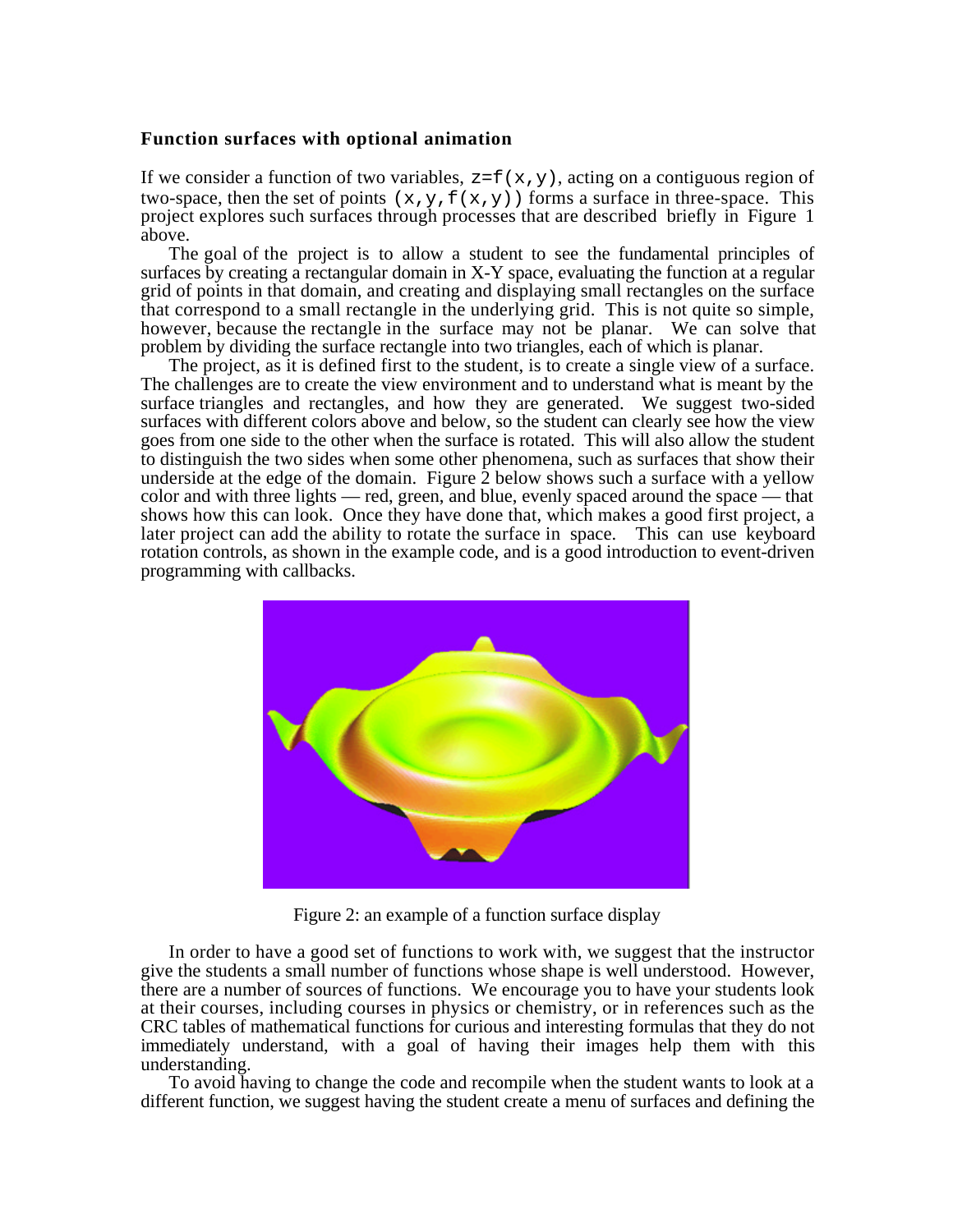project to include menu selection for the function. Some interesting functions to consider for this are:

- 1.  $z = c * (x^3 3*x*y^2)$
- 2.  $z = c * (x^4/4^4 y^4/6^4)$
- 3.  $z = (a*x^2 + b*y^2)/(x^2+y^2)$
- 4.  $z = c * cos(2 * * a * x * y)$
- 5.  $z = c * cos(2 * * a * x) * (2 * * a * y)$
- 6.  $z = c^* \log(a^* x^2 + b^* y^2)$

In this project it is fairly easy to pose some questions for students about the meaning of what they see, particularly if the instructor has chosen a good set of functions that have various kinds of discontinuities within a usual domain. Note that function 3 includes an essential singularity at the origin, so students will be faced with having to interpret this surface's inaccuracies.

Later development of this project, used either to introduce animation or after some animation has been covered, can consider not one single surface but a one-parameter family of surfaces. The parameter's values can be stepped along by the idle callback function to allow the student to work with a more complex set of surfaces and in particular to see how the value of the function parameter affects the shape of the surface. This animation can be combined with rotation and even clipping controls so that the student can move the surface around as it is animating, though desktop systems do not seem to have enough speed to do this easily. Animations such as this are very motivating to students, so you are encouraged to include them whenever possible. (Unfortunately, we cannot include an example of an animation in this note, but the sample source code, animSurf.c, does provide a surface animation that you can compile and demonstrate to your students.)

This version of the project not only allows students to use menu and keyboard controls for function selection and world rotation; it also allows them to see the difference between the speeds of different kinds of systems and graphics cards. This may or may not be a good thing, depending on how good your labs are and how competitive your students are! However, if it fits the overall goals of your program, then some speed comparisons can be a good thing, and this can be expanded to compare how quickly different students' programs execute.

#### **Surfaces for special functions**

Functions that are given by formulas in closed form are almost always analytic at almost all points in the domain. Special cases such as zero denominators or undefined transcendental functions usually disturb that analytic nature only at discrete points. However, there are other kinds of functions that exhibit more unusual behavior. One such kind of function is everywhere continuous but nowhere differentiable. Computer graphics can allow students to experiment with such functions and get a better understanding of their behavior.

As an example of a function of a single variable that is everywhere continuous but nowhere differentiable, consider the Weierstrass function

$$
f(x) = i \sin(x * 2^{i})/2^{i}
$$

where the sum is over all positive integers i. This can easily be extended to a function of two variables with the same property, and the surface would be useful for the student to see. For computational purposes, however, it is probably better (for speed purposes) to use an algebraic function instead of the transcendental sine function, so we have developed an example that uses a "zig-zag" function. This kind of example has been called a blancmange function (after a traditional British holiday pudding whose surface is extremely wrinkled) and the surface for this example is shown in Figure 3 below, both at modest and high resolutions.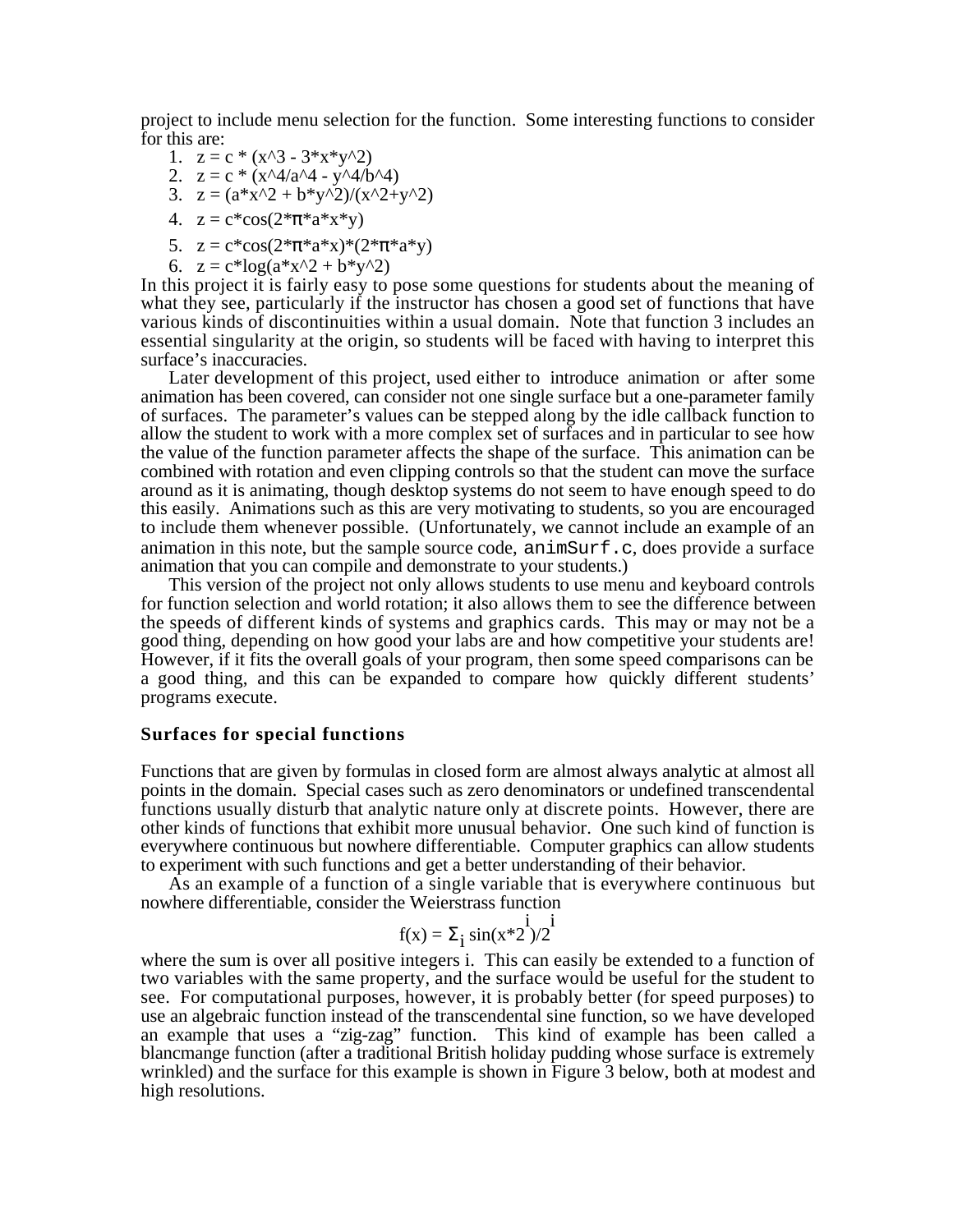

Figure 3(a): the blancmange surface, (b) zoomed in with more iterations

### **Parametric surfaces**

In the function surface projects above, the student was asked to start with a grid in the X-Y domain and compute a value of Z for each point in the grid. The resulting points  $(x,y,z)$ were then used to compute rectangles (or triangles) in real three-space that are graphed.

The grid need not be so directly involved in the surface, however. In the parametric surface projects, the students will start with a grid in parameter space (which we will call U-V space). For each point  $(u, v)$  in the grid, three functions will give three real values for each of these points; these values are the x-, y-, and z-coordinates of the points that are to be graphed. So the difference between function surfaces and parametric surfaces is relatively small from the programming point of view.



Figure 4: a parametric surface

From the point of view of the surfaces themselves and they way they look when displayed, however, the differences between these processes can be immense. Function surfaces are always single-sheet: they always look like a horizontal sheet that has been distorted upwards and downwards, but never wraps around on itself. Parametric surfaces can be much more complex. For example, a sphere can be seen as a parametric surface whose coordinates are computed from latitude and longitude, a two-dimensional region; a torus can be seen as a parametric surface whose coordinates are computed from the angular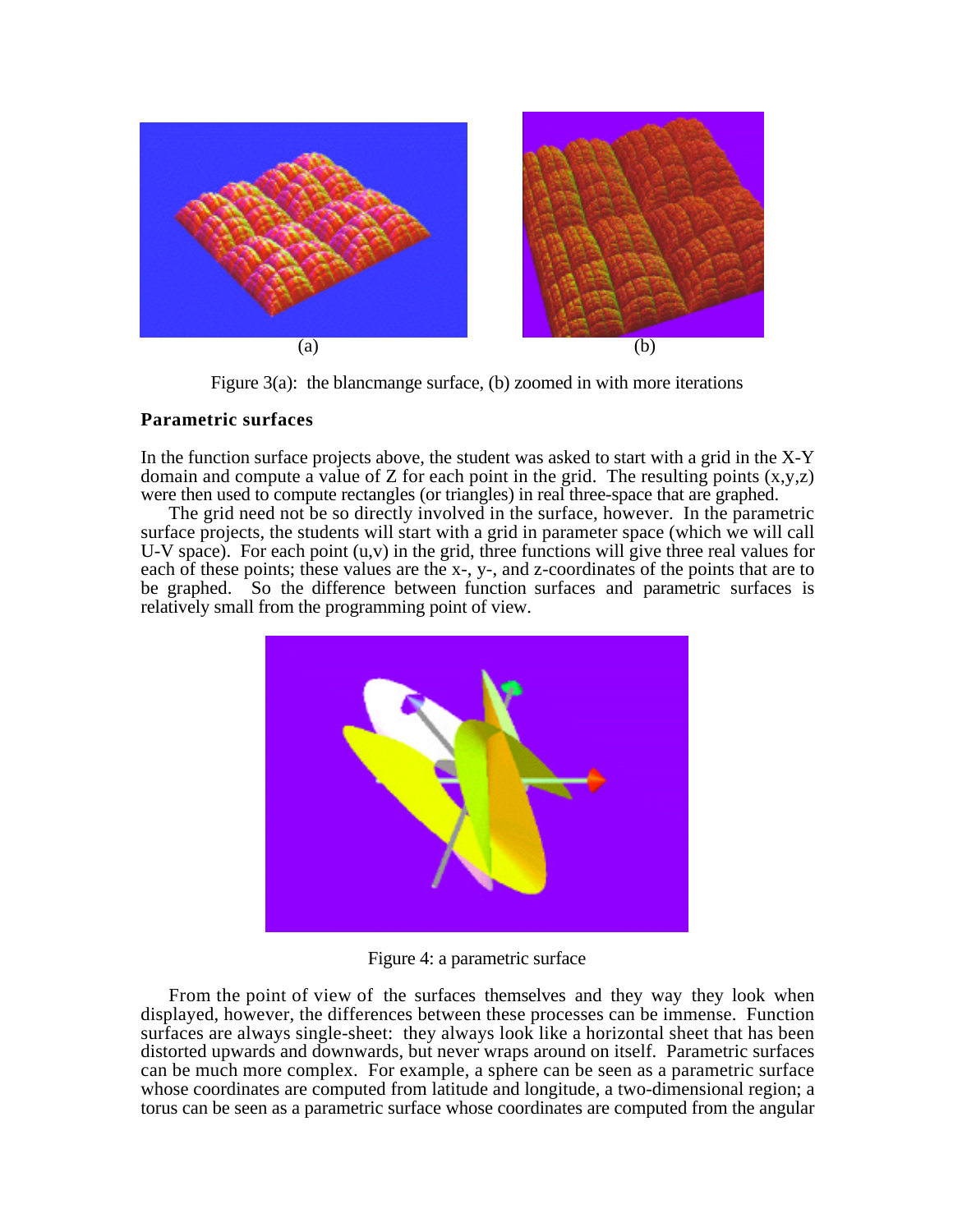displacement around the torus and the angular displacement in the torus ring, another pair of dimensions. Figure 4 shows an example of a parametric surface from the Banchoff paper that consists of two intersecting sheets. This figure has the same property of two colors on its two sides and three colored lights so the surfaces are distinguishable. It also displays coordinate axes to help the observer see the space. The code for this surface display is given in the file paramSurf.c in the set of code examples. That code includes a few options for the parametric functions themselves, so you can easily try variations of the display.

There are many surfaces that can be created using parametric definitions. It is easy to define a torus in this way, for example; the functions are

 $x(u,v)=(A+B*cos(v))*cos(u);$ 

 $y(u,v)=(A+B*cos(v))**sin(u);$  and

 $z(u, v) = B^*sin(v)$  for real constants A and B

for values of u and v between 0 and  $2^*$ , where A is the radius of the torus body and B is the radius of the torus ring. Other examples may be considered as well. A couple of these that you may wish to experiment with are:

Helicoid:

 $x(u,v)=a^*u^*cos(v),$  $y(u,v)=b^*u^*\sin(v);$  $z(u, v) = c * v$  for real constants a, b, c Conical spiral:

 $x(u,v)=a*[1-(v/2*-)]*cos(n*v)*(1+cos(u))+c*cos(n*v);$ 

 $y(u,v)=a*[1-(v/2*)]*sin(n* v)*[1+cos(u)]+c*sin(n* v);$ 

 $z(u,v)=(b*v/2*)+a*[1-v/(2*)]*sin*u)$  for real constants a, b, c and integer n This area of surface exploration offers some very interesting opportunities for advanced studies in functions. For example, the parametric surface may not exist in 3-space but in higher-dimensional space, and then may be projected down into 3-space to be seen. For example, there may be four or more functions of u and v representing four or more dimensions. Familiar surfaces such as Klein bottles may be viewed this way, and it can be interesting to look at options in projections to 3-space as another way for the user to control the view.

Finally, there are surfaces that are composed piecewise of a number of patches, each of which is a parametric surface. These include spline surfaces, which are supported by OpenGL directly without the detailed use of basis functions or spline matrices that one would normally see in mathematical treatments of splines. It is thus possible to examine the possibilities in spline surfaces graphically and encourage the student to look forward to the detailed mathematical treatment that would be available in later mathematics courses.

#### **Functional and parametric curves**

In a similar but simpler direction, one can display curves by a function from real one-space into real three-space just as we did function surfaces, or one can display curves that are defined parametrically just as we did parametric surfaces. The results are similar; function curves look like standard graphs, while parametric curves can have loops or other complex behavior. It is also possible to have curves defined by other processes, such as differential equations. This area is not pursued in this writeup, but single-parameter curves could be a good set of examples to introduce a class to the general OpenGL environment, to the notion of viewing the behavior of functions, and to learning to see spatial information.

A simple example of curves defined by functions is given by a standard helix:

 $x=a*\sin(t)$ ,  $y=a*\cos(t)$ ,  $z=t$ .

Other curves can be more interesting and complex. Some can be derived by taking the parametric surfaces described above and making one of the u or v variables a constant; we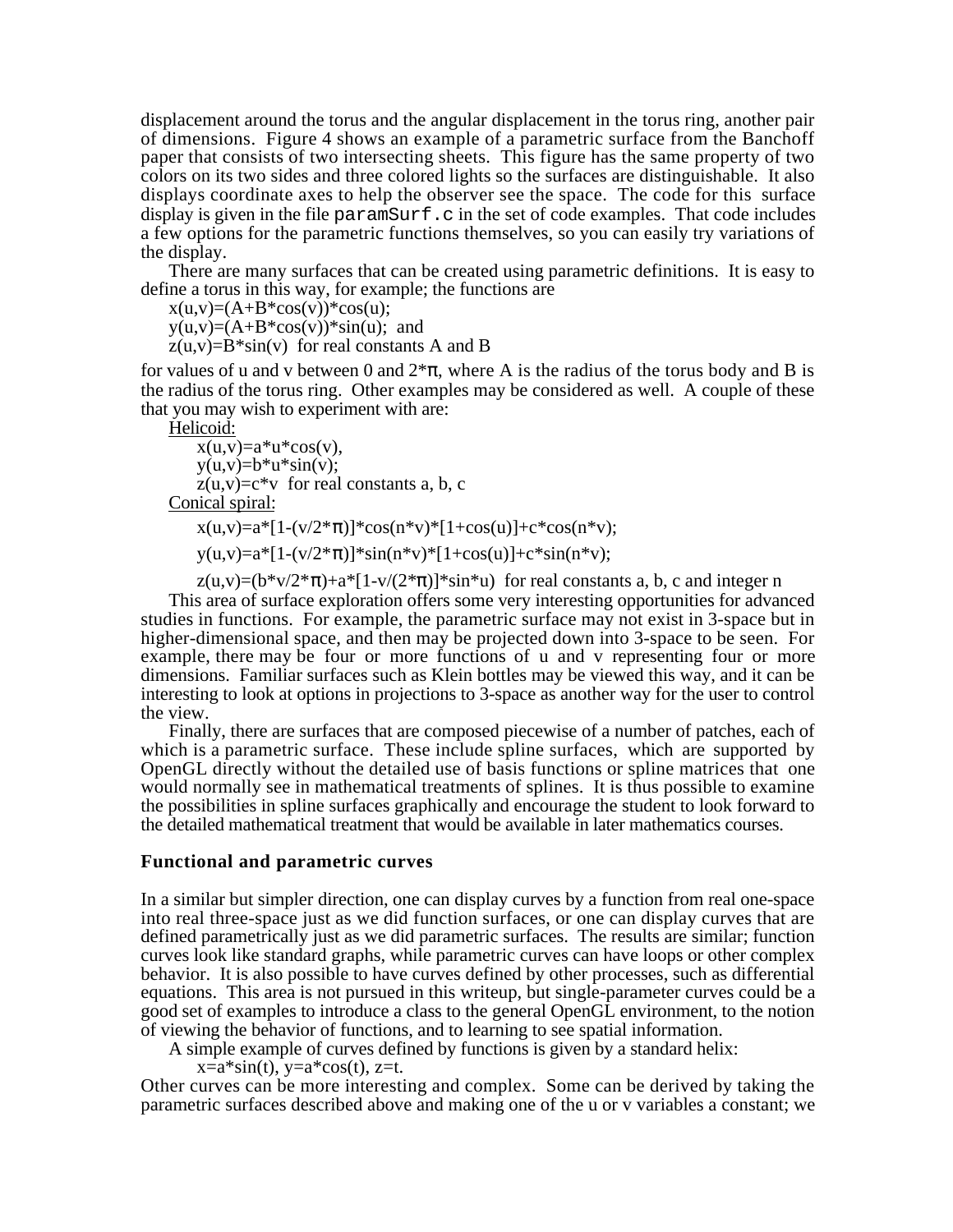will not write any of these explicitly. Others may come from different sources. A couple of interesting examples are the rotating sine wave:

 $x=sin(a*t)*cos(b*t), y=sin(a*t)*sin(b*t), z=c*t/(2*)$ or the toroidal spiral:

 $x=(a*sin(c*t)+b)*cos(t), y=(a*sin(c*t)+b)*sin(t), z=a*cos(c*t).$ 

This latter example is shown in Figure 5 below. Curves such as these are sufficiently complex that students should feel some satisfaction in seeing the results of their programs.



Figure 5: The toroidal spiral curve

Not all curves are given by equations, however. An excellent example of curves described by differential equations that describe a complex phenomenon having no closedform solution is given by the curve defined by the Lorenz equations, shown in Figure 6.



Figure 6: an example of the Lorenz curve

These differential equations:

$$
dx/dt = s * (y - x)
$$
  
\n
$$
dy/dt = r * x - y - x * z
$$
  
\n
$$
dz/dt = x * y - b * z
$$

for constants s, r, and b are often described in discussions of strange attractors. Under certain circumstances (in particular,  $s=10$ ,  $r=28$ , and  $b=8/3$ , used in the example in the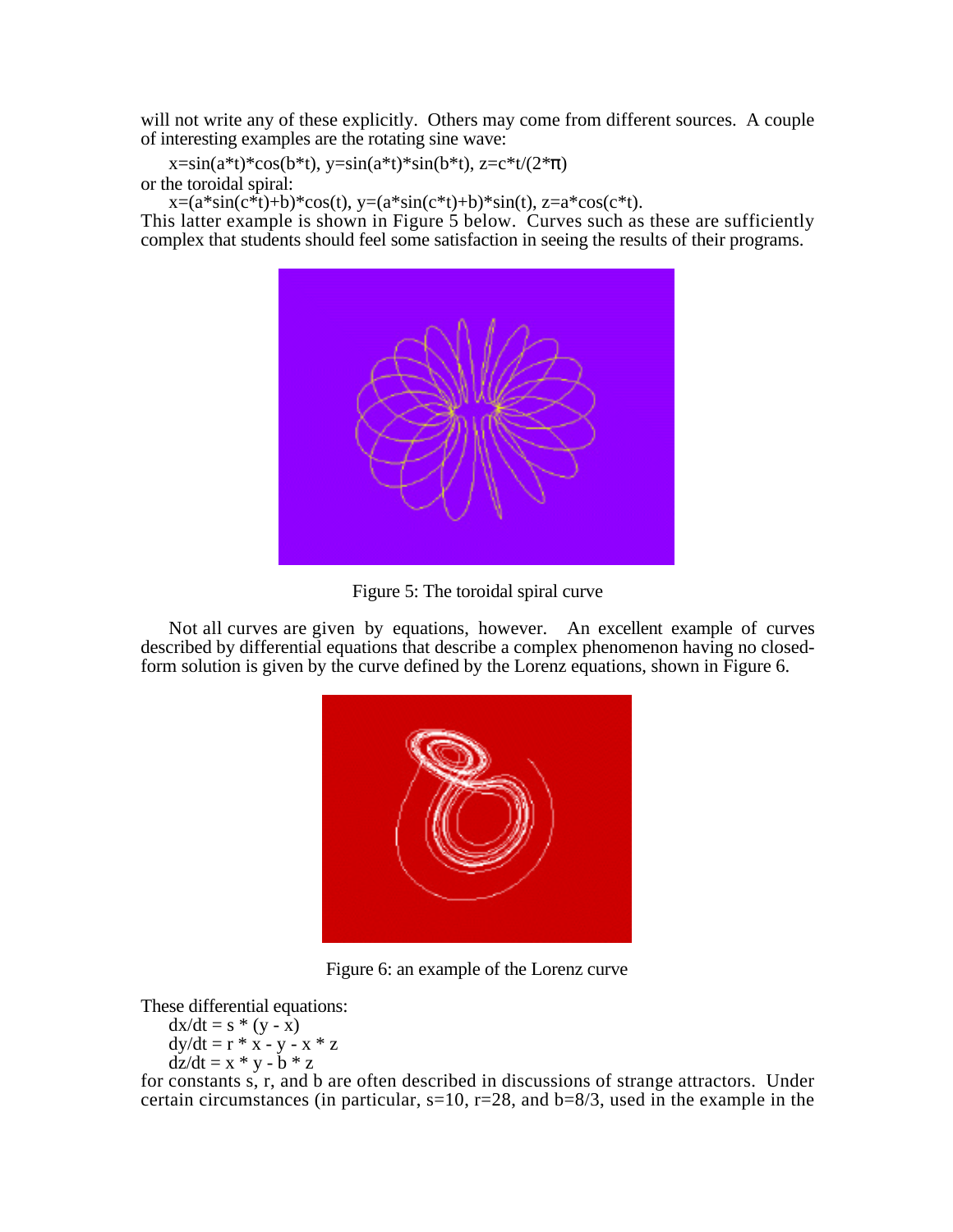figure) chaotic behavior occurs, and the set of curves given by the differential equations (with parameter t) are very interesting, but to do it well you need high-quality numerical integration. This may require tools you do not have in your programming environment, and the example that is included here only uses difference equation approximations.

### **Conic sections**

One of the common things students hear in algebra and calculus is that the graphs of quadratic expressions are all curves produced by conic sections, by intersections of a plane with a cone. This project allows students to generate the various conic sections by drawing a cone and clipping that cone with a plane, and to observe the shapes of the resulting curves. The sample code illustrates various common features of OpenGL — modeling and viewing, lighting, clipping, and keyboard and menu callbacks. The graphics programming is not in itself difficult, but when the callbacks and interface issues are added it should be a good program for *interactive* graphics. Figure 7 below shows two screen captures from the sample code that illustrate what the project can do, and the instructor is encouraged to experiment with the code and the project to try out the interaction.



Figure 7: examples of two conic section displays (left: hyperbola; right: ellipse)

This project is a good place to have students work with rotations and menus, because the different kinds of conic sections are defined by the way the clipping plane strikes the cone, and a menu can be used to make that selection. Rotations allow the student to see how the section looks from many different angles. The example code also includes keyboard control that moves the clipping plane through three-space while maintaining its orientation, letting the student experiment with different positions of the clipping plane. With all these opportunities for student control of the image, this is a particularly good project for getting students to think about what interface options work for this kind of geometric process. The code for this example is in the file conics.c in the set of sample codes.

# **Adding 3D viewing:**

If you create a window that is twice as wide as it is high, and if you divide it into left and right viewports, you can display two images in the window simultaneously. If these two images are created with the same model and same center of view, but with two eye points that simulate the location of two eyes, then the images simulate those seen by a person's two eyes. Finally, if the window is relatively small and the distance between the centers of the two viewports is reasonably close to the distance between a person's eyes, then the viewer can probably resolve the two images into a single image and see a genuine 3D view.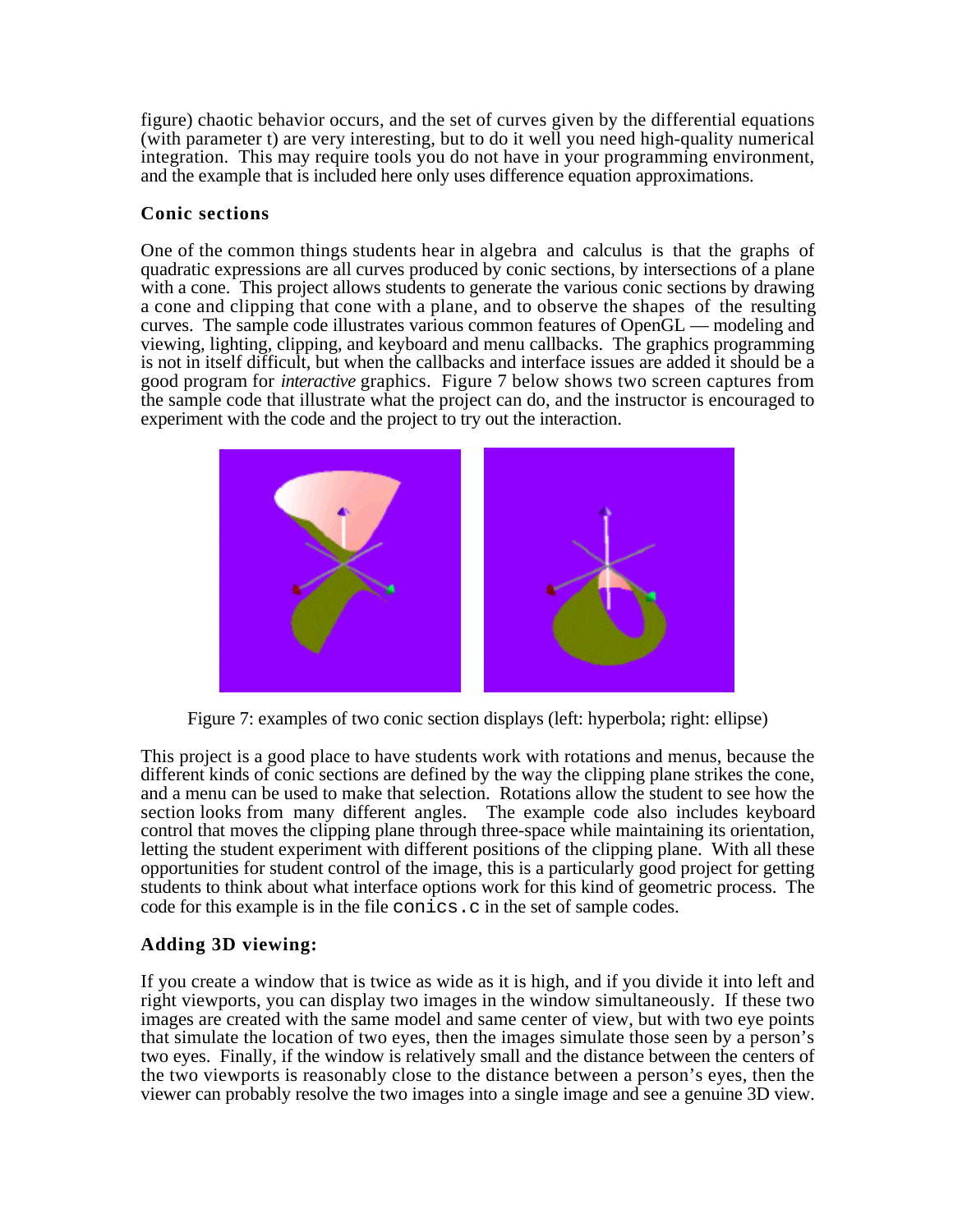Such a view is shown in Figure 8: a pair of views of conic sections. None of these processes are difficult, so it would add some extra interest to at least one project to include 3D viewing in the project.



Figure 8: A stereo pair that the viewer should be able to resolve.

Another approach to 3D viewing is available using Chromadepth<sup>™(?)</sup> glasses. These have diffraction gratings in the lenses that change the angle of refraction of light coming into each lense depending on the wavelength of the light. Each pair of glasses has two lenses that are oriented oppositely, so that the refraction makes objects seem to have less of an angle between their images through the glasses than is actually the case. Longer wavelengths are refracted less than shorter wavelengths, so things that are colored red seem to move back into the image less than things that are blue. The effect is that red things seem closer than blue, and that effect can be used to apply differential color to images in order to provide depth cuing.



Figure 9: A surface with Chromadepth™ color encoding

In OpenGL, this differential color can be applied by using a one-dimensional texture map with a texture that is a ramp between red and blue, and applying that texture in a texture-modulation mode so the effect of lighting on the surface are visible. Values from the depth buffer in an image are used to select the color from the texture map. The result is an image like that of Figure 9, a Chromadepth image of the animated surface shown in Figure 2 created by the code in the mathChroma.c example. The disadvantage of this approach is that an image cannot use color to encode information; the advantage is that it makes depth viewing much simpler. Chromadepth glasses are inexpensive, and their source is noted in the references.